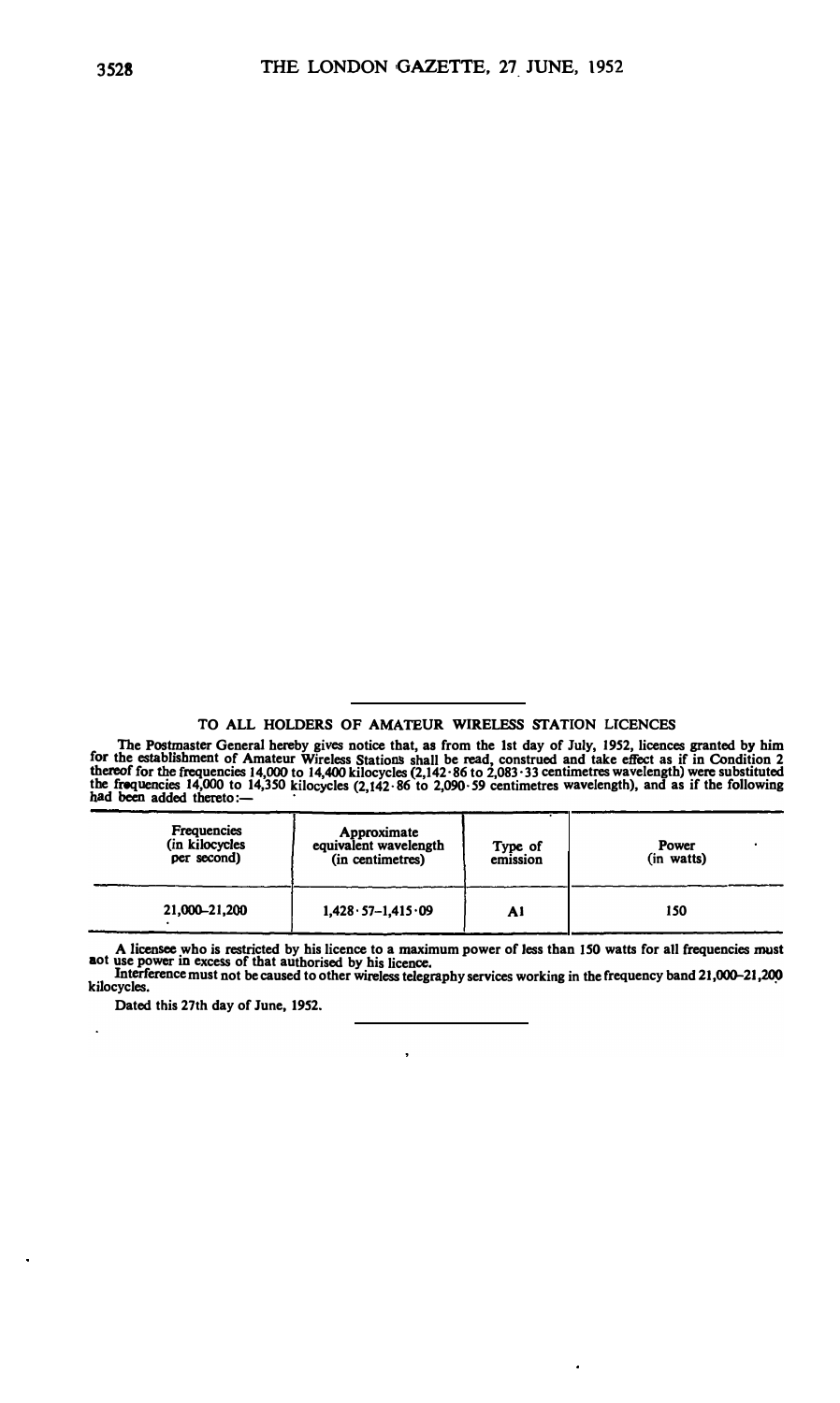5332 **THE LONDON GAZETTE, 10 OCTOBER, 1952** 

 $\lambda$ 

l,

**TO ALL HOLDERS OF AMATEUR WIRELESS STATION LICENCES.** 

 $\ddot{\phantom{a}}$ 

**The Postmaster General hereby gives notice that licences granted by him for the establishment of Amateur Wireless Stations shall be read, construed and take effect as if in Condition 2 thereof for the frequencies 21000-21200 kilocycles (1428.57-1415.09 centimetres wavelength) prescribed by the licence or by any notice previously published in the London Gazette were substituted the frequencies 21000-21450 kilocycles (1428.57-1398.60 centimetres wavelength).** 

Interference must not be caused to other wireless<br>telegraphy services working in the frequency band<br>21000-21450 kilocycles.

**Dated this 10th day of October, 1952.**